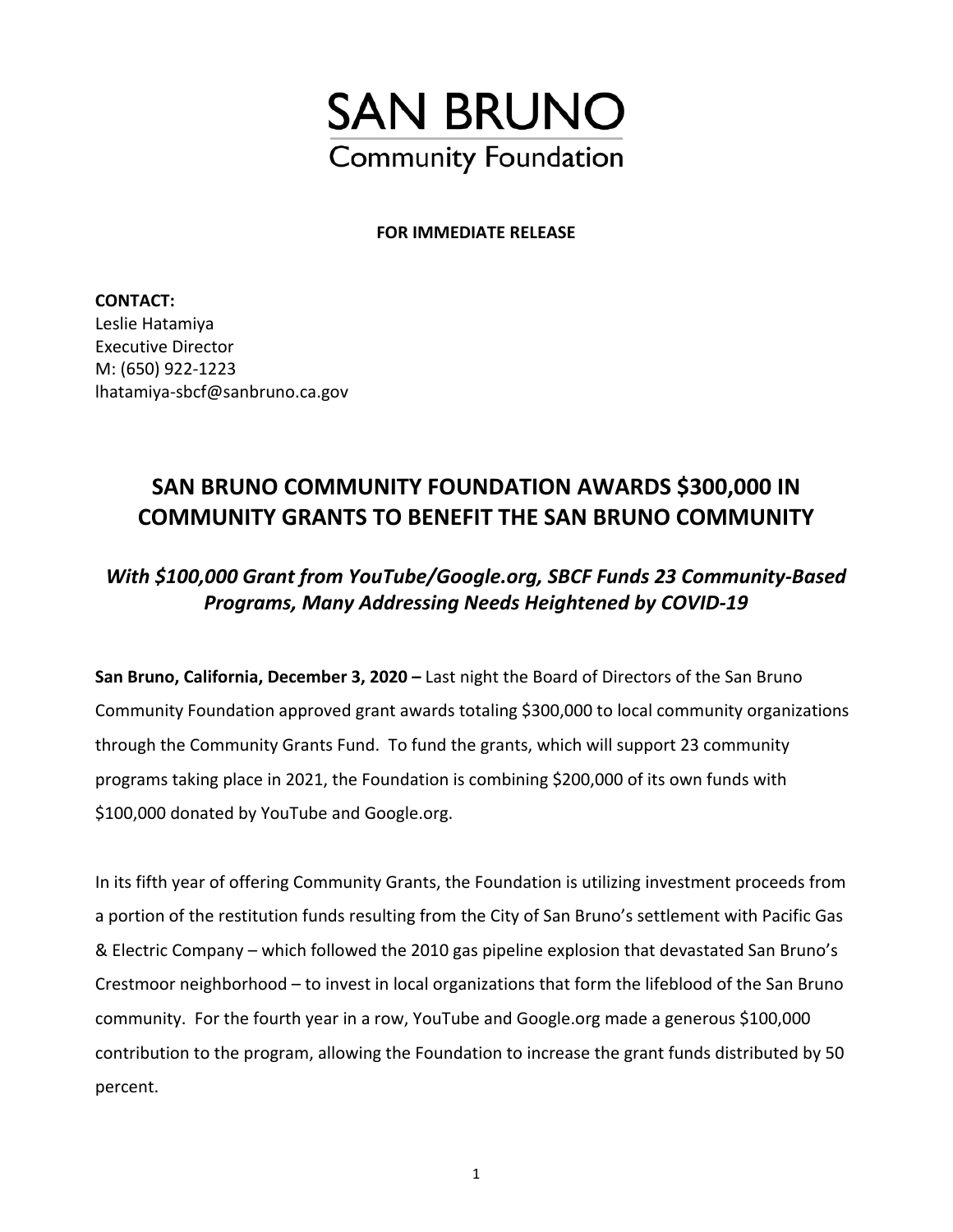"As our local community continues to struggle in the face of the COVID-19 pandemic, the San Bruno Community Foundation is proud to partner with YouTube and Google.org to invest in local organizations dedicated to addressing critical community needs and providing hope to San Bruno residents during these trying times," said Foundation President Emily Roberts. "This set of Community Grants will provide rental assistance to families at risk of homelessness; healthy food and nutrition programs to seniors, low-income families, and others in need; legal assistance to community members facing eviction; and a variety of educational supports to students all the way from elementary school to community college. To address other timely community needs, we are also pleased to fund programs that will assist San Bruno first responders in fighting wildfires and provide diversity, equity, and inclusion training to local high school teachers."

The recommended grantees were selected from a competitive pool of grant applications that were received by the program's September 30, 2020, application deadline. A review panel of volunteers, including community members and individuals with grantmaking and nonprofit experience, reviewed and evaluated the applications, ultimately recommending that the Board approve grants to the 23 programs. Most importantly in its evaluation, the panel weighed the benefits of the proposed programs to the San Bruno community. Other criteria the panel considered include each proposal's alignment with one of the Foundation's identified focus areas, program methodology and budget, the requested grant amount in relation to anticipated community benefit, and the applying organization's track record, stability, and financial health.

The grant awards, which range in size from \$24,451 to \$1,500, include:

• \$24,451 to the Capuchino High School Alumni Association to fund professional development training for Capuchino High School faculty to particiate in an Equity Summit, which will include implicit bias reflection and identification, training on anti-racist practices, and establishing equity goals;

2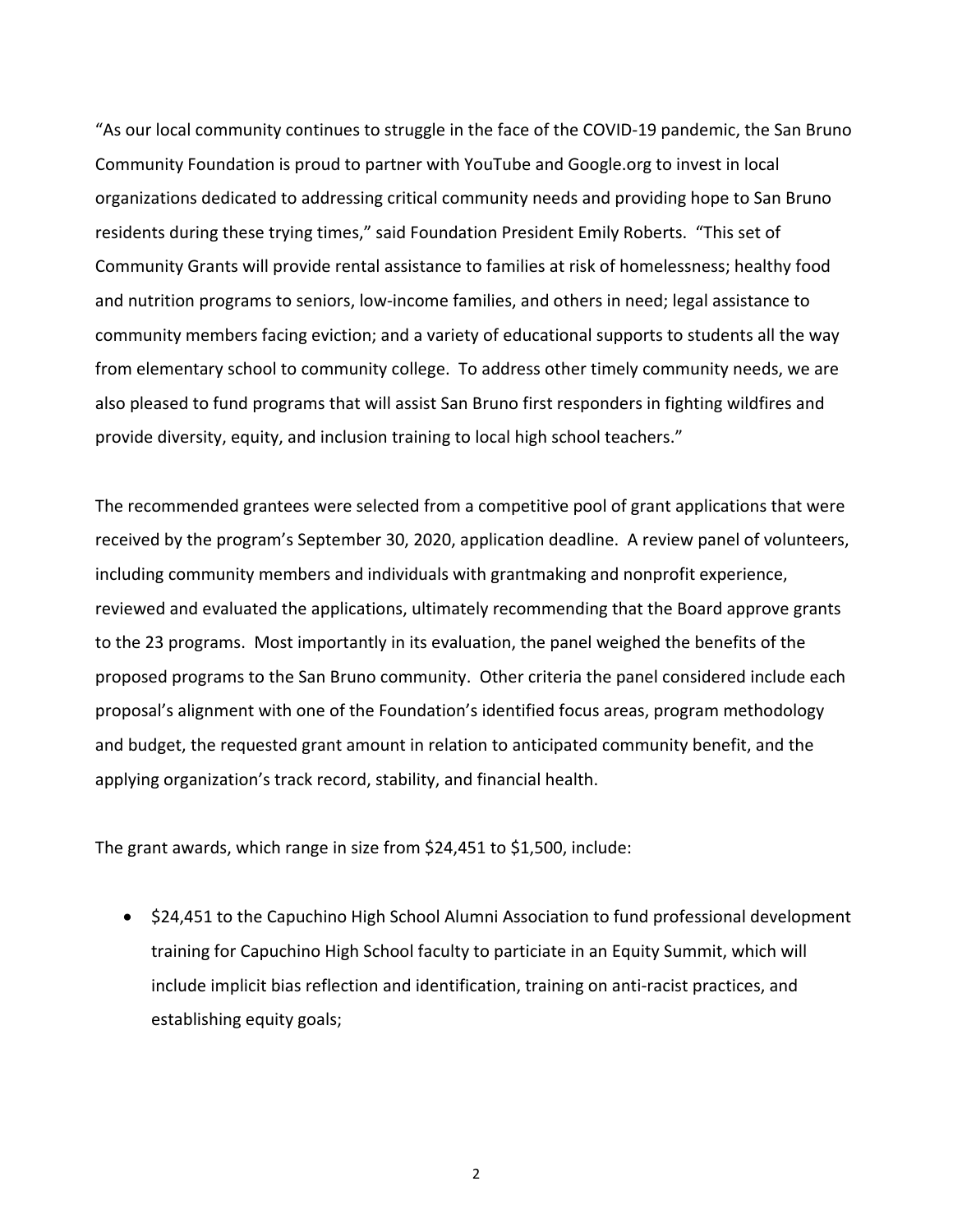- \$10,000 to the City of San Bruno to purchase more than 100 titles of popular e-book and eaudio materials available for San Bruno residents and to provide curriculum support to San Bruno Park School District teachers through a three-year Tumblebooks subscription;
- \$15,000 to the City of San Bruno to support a Fireline Parademic Program through the purchase of lifesaving tools and equipment to outfit two fireline paramedic kits and the implementation of training for San Bruno Fire Department personnel;
- \$15,000 to CORA (Community Overcoming Relationship Abuse) to provide San Bruno families impacted by intimate partner abuse with flexible funding to be used to acquire or maintain safe, stable transitional housing;
- \$1,500 to the County of San Mateo to support one San Bruno under-served student pursuing a college education or vocational training through the Al Teglia Jobs for Youth Scholarship Program;
- \$14,840 to Fresh Approach to increase food security and improve health outcomes among low-income San Bruno residents through online VeggieRX nutrition and cooking workshops;
- \$10,000 to Fresh Lifelines for Youth to provide law-related education, leadership training, mentorship, and case management for juvenile high-need San Bruno youth to help them thrive and build civic and educational engagement;
- \$5,000 to Junior Achievement of Northern California to provide financial literacy, workforce readiness, and entrepreneurship programming to San Bruno high school students through the Inspiring Tomorrows for San Bruno Youth program;
- \$20,000 to Legal Aid Society of San Mateo County to provide legal assistance to San Bruno residents facing eviction or living in substandard conditions with the goal of keeping them in their homes through the HomeSavers Program;
- \$20,000 to LifeMoves to provide shelter and comprehensive supportive services to homeless families from San Bruno at the Family Crossroads facility;
- \$20,000 to the Lowen Soccer Club for maintenance of and improvements to San Bruno's widely used soccer fields at Monte Verde Park, Parkside Intermediate School, and the former Crestmoor High School site;
- \$5,000 to Marine Science Institute to provide students from San Bruno schools with engaging and interactive marine science instruction through the Discover Our Bay program;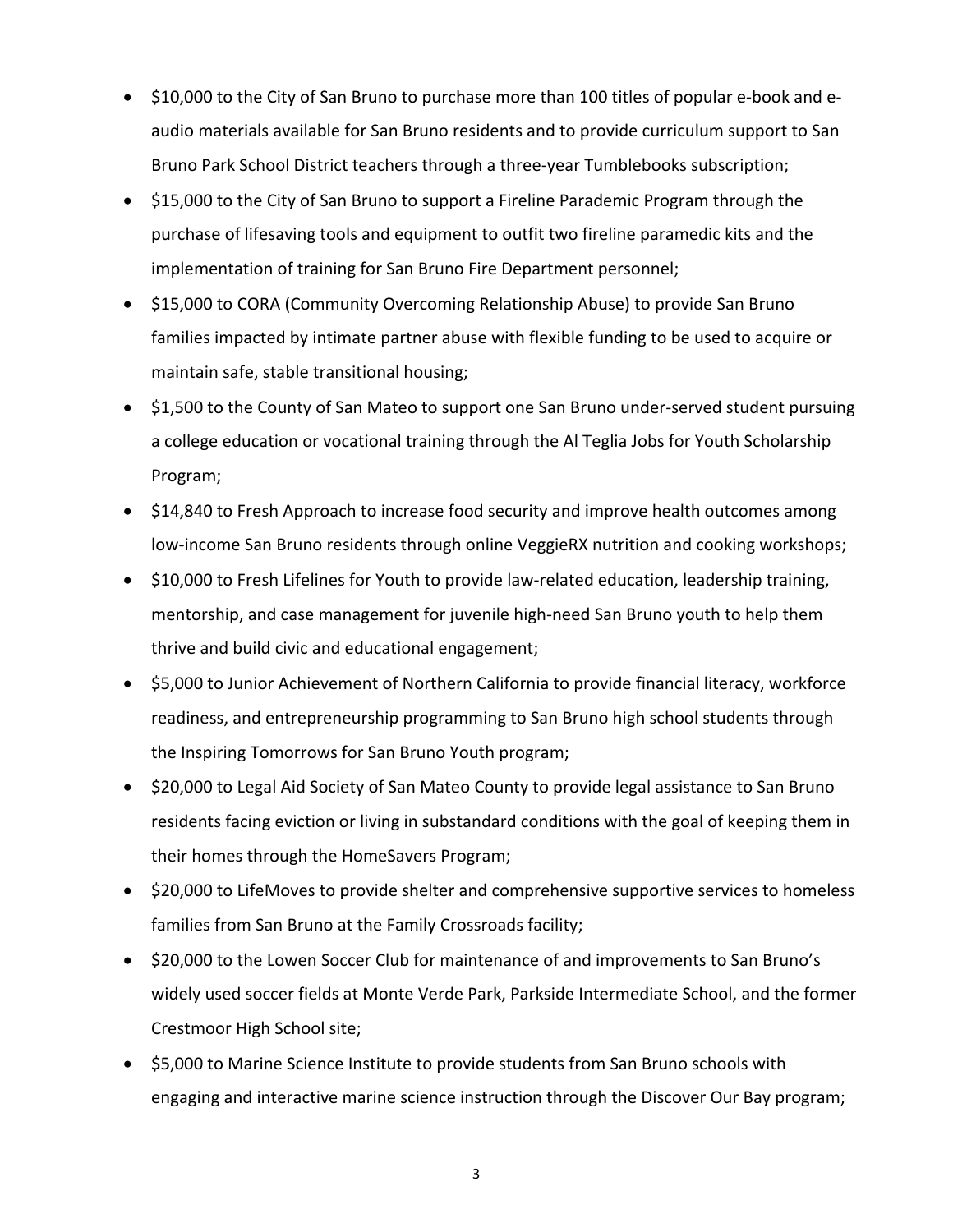- \$2,800 to Parent Boosters of 72 to support the Scout-led construction of a storage unit for the preservation of Troops 72 and 4172's outdoor and training equipment;
- \$10,000 to Partners and Advocates for Remarkable Children and Adults to support program operating costs and enhance summer camp programming for REACH, an inclusive, licensed day- and after-school program for children with and without developmental disabilities based at John Muir Elementary School;
- \$20,000 to Peninsula Volunteers to increase food security and alleviate hunger of older adults and those with disabilities in San Bruno through proper nutritional support and homedelivered meals;
- \$15,000 to the San Mateo County Community Colleges Foundation to provide critical financial and academic support to full-time Skyline College students through the Promise Scholars Program;
- \$15,000 to Second Harvest of Silicon Valley to serve San Bruno families and individuals at risk for hunger through the distribution of healthy food;
- \$20,000 to the Society of St. Vincent de Paul, Particular Council of San Mateo County, to provide rental assistance to San Bruno families and individuals at risk of homelessness through the Peninsula Family Resource Center;
- \$7,500 to Sonrisas Dental Health to provide dental health screenings, education, and access to care to low-income San Bruno Park School District students through the Children's Access to Oral Health Care and Education Program;
- \$10,000 to StarVista to provide at-risk San Bruno parents and caregivers with support group services that build parent/caregiver capacity, increase their knowledge of stressor impacts and available resources, help them establish supportive networks, improve the caregiverchild relationship, and reduce the causes and effects of toxic stress through the Healthy Homes program;
- \$6,000 to Upward Scholars to provide language skills, financial assistance, and mentoring to low-income students, many of them adult immigrants, enrolled in college/vocational classes at Skyline College through the Upward Scholars program;
- \$15,909 to Via Heart Project to outfit the Skyline College campus with automated external defibrillators (AEDs) in order to reduce the rate of death from sudden cardiac arrest; and